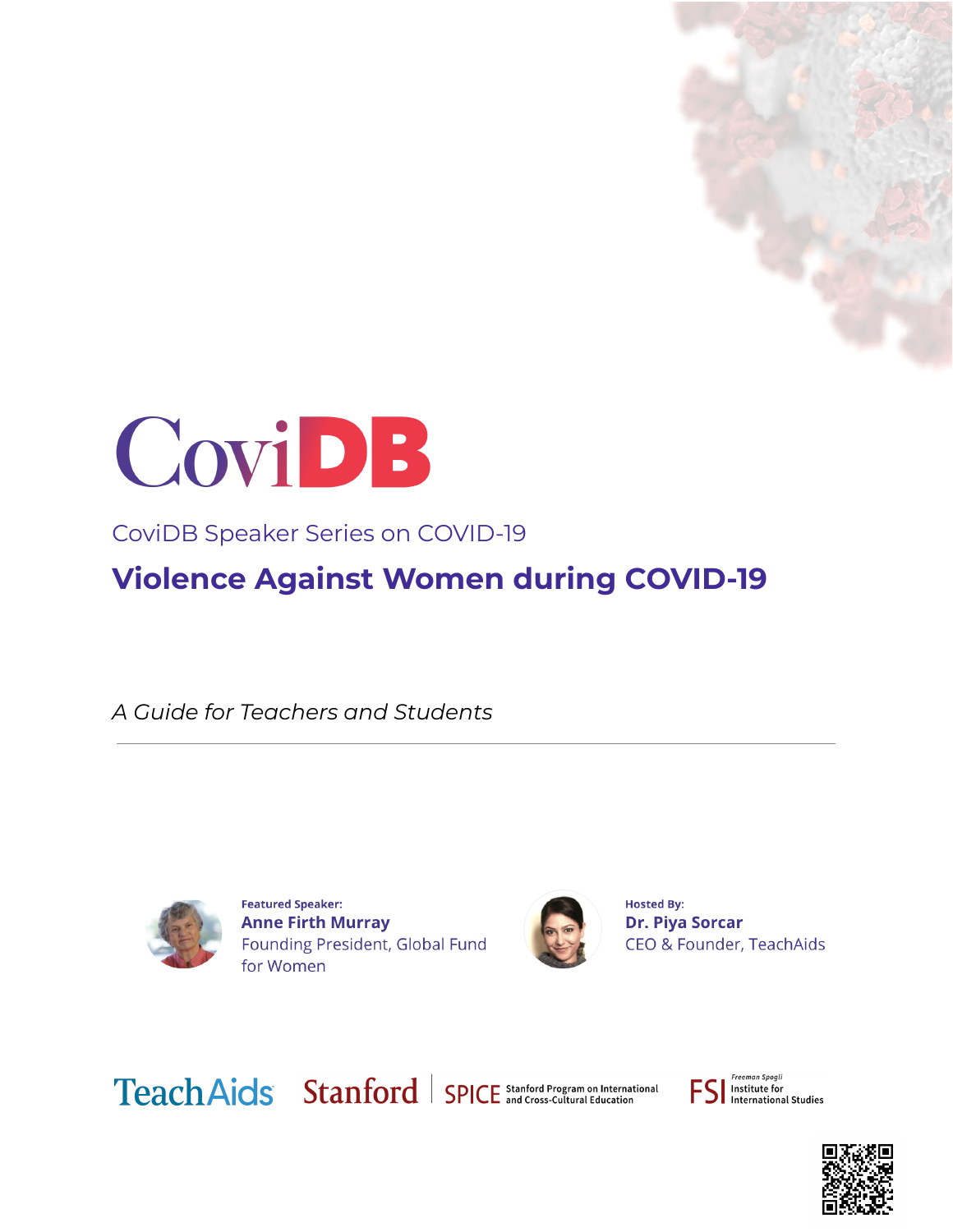# **CoviDB**

**Anne Firth Murray** a New Zealander, is the Founding President of the Global Fund for Women, a grant-making organization that has distributed more than \$61 million to advance the rights of women and girls in 167 countries. She is the author of two books: *From Outrage to Courage: The Unjust and Unhealthy Situation of Women in Poorer Countries and What They Are Doing About It* and *Paradigm Found: Leading* and *Managing for Positive Change*. She has served on the boards of numerous organizations, including the African Women's Development Fund, and as the chair of the Global Justice Center. In 2005, she was nominated for the Nobel Peace Prize as one of a group of women dedicated to social justice and peace.

**Dr. Piya [Sorcar](https://teachaids.org/about/team/#team-tab1-10685)** is the Founder and CEO of TeachAids, a Lecturer at Stanford's Graduate School of Education, and an Adjunct Affiliate at Stanford's School of Medicine. She leads a team of world experts in medicine, public health, and education to develop software that solves numerous persistent problems in global health education. She holds a Ph.D. in Learning Sciences and Technology Design from Stanford University.

The purpose of this guide is (1) to provide information to review prior to the viewing of the interview; (2) to suggest guiding questions to consider while viewing the interview; and (3) to recommend debriefing activities.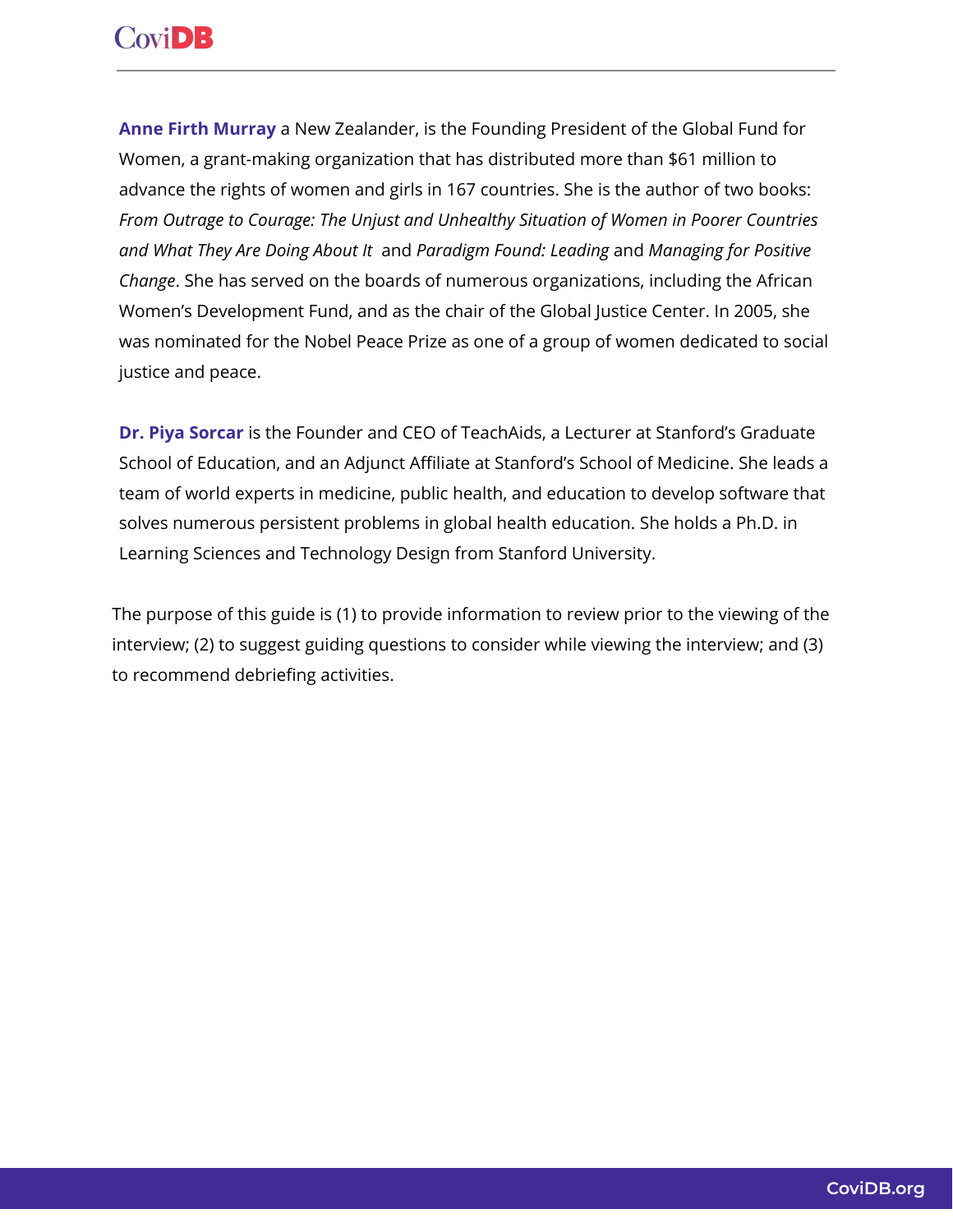### **Information to review prior to the viewing of the interview**

This interview introduces "Violence Against Women During COVID-19" and focuses on five topics. For teachers' information, each topic is listed below with a summary of the main questions asked by Dr. Piya Sorcar. During the interview, important terminology is used. A list of the terms and definitions is included on the next two pages. A review of the terms and definitions is recommended prior to the viewing of the interview.

Please be aware that the following episode introduces sensitive topics relating to violence against women and children.

**Topic 1: Violence Against Women**—It would be great if you could give us a general definition of some sort so we can understand how prevalent it is and have a basis or a foundation to begin the conversation.

**Topic 2: New Challenges for Women**—Can you tell us a little bit more about your ideas on the different kinds of challenges because of sheltering in place for these women?

**Topic 3: COVID-19 and Violence Against Women**—You talked a little about reporting, and how a lot of these women's shelters are there to be able to help and support women to be able to leave the home right now. With social distancing, how do you think this impacts their options?

**Topic 4: Global Implications of COVID-19 on Violence Against Women**—I'm wondering if you could tell us a little about what you think the differences are both on this topic, as well as how COVID might be intersecting with the issues in different countries?

**Topic 5: Call to Action – How Can Outsiders Help?**—How can outsiders help during this time or even outside of this time? What can we do to help? And where can women go for this support?

**Topic 6: Final Comments – Anything Else to Add?**—I was going to ask you if there's anything else that you wanted to share.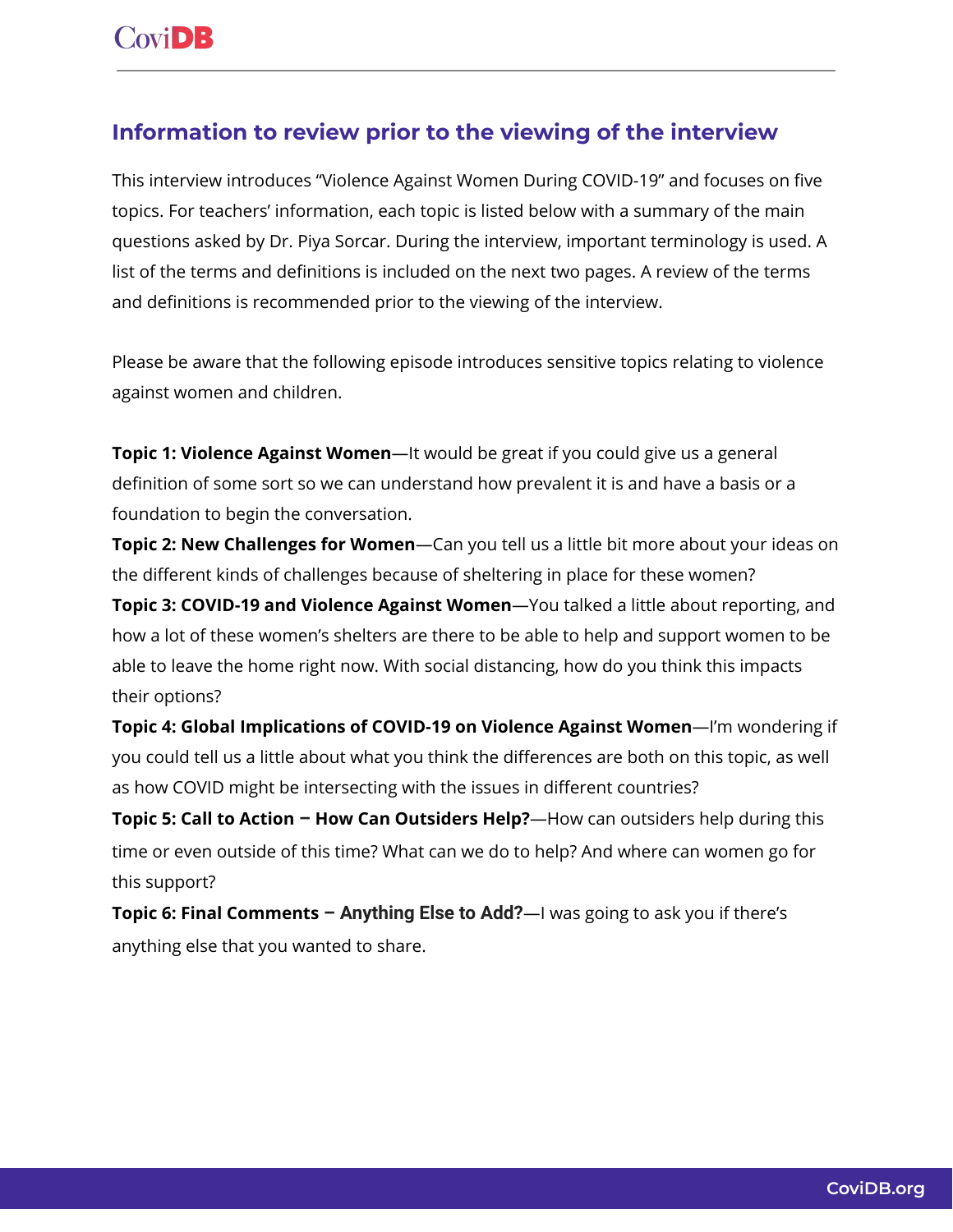#### **Definitions**

**Coercion**—the practice of persuading someone to do something by using force or threats.

**Exacerbate**—make (a problem, bad situation, or negative feeling) worse.

**Intervention**—action taken to improve a situation, especially a medical disorder.

**Pandemic (of a disease)**—prevalent over a whole country or the world.

**Perpetrator**—a person who carries out a harmful, illegal, or immoral act.

**Prevalence**—the fact or condition of being prevalent; commonness.

**United Nations (UN)**—an international organization, with headquarters in New York City; formed to promote international peace, security, and cooperation under the terms of the charter signed by 51 founding countries in San Francisco in 1945.

**Violence against women** (as defined by the World Health Organization)—The United Nations defines violence against women any act of gender-based violence that results in, or is likely to result in, physical, sexual or psychological harm or suffering to women, including threats of such acts, coercion or arbitrary deprivation of liberty, whether occurring in public or in private life.

**Shelter-in-place**—an official order, issued during an emergency, that directs people to stay in the indoor place or building that they already occupy and not to leave unless absolutely necessary.

**Statistics**—the practice or science of collecting and analyzing numerical data in large quantities, especially for the purpose of inferring proportions in a whole from those in a representative sample.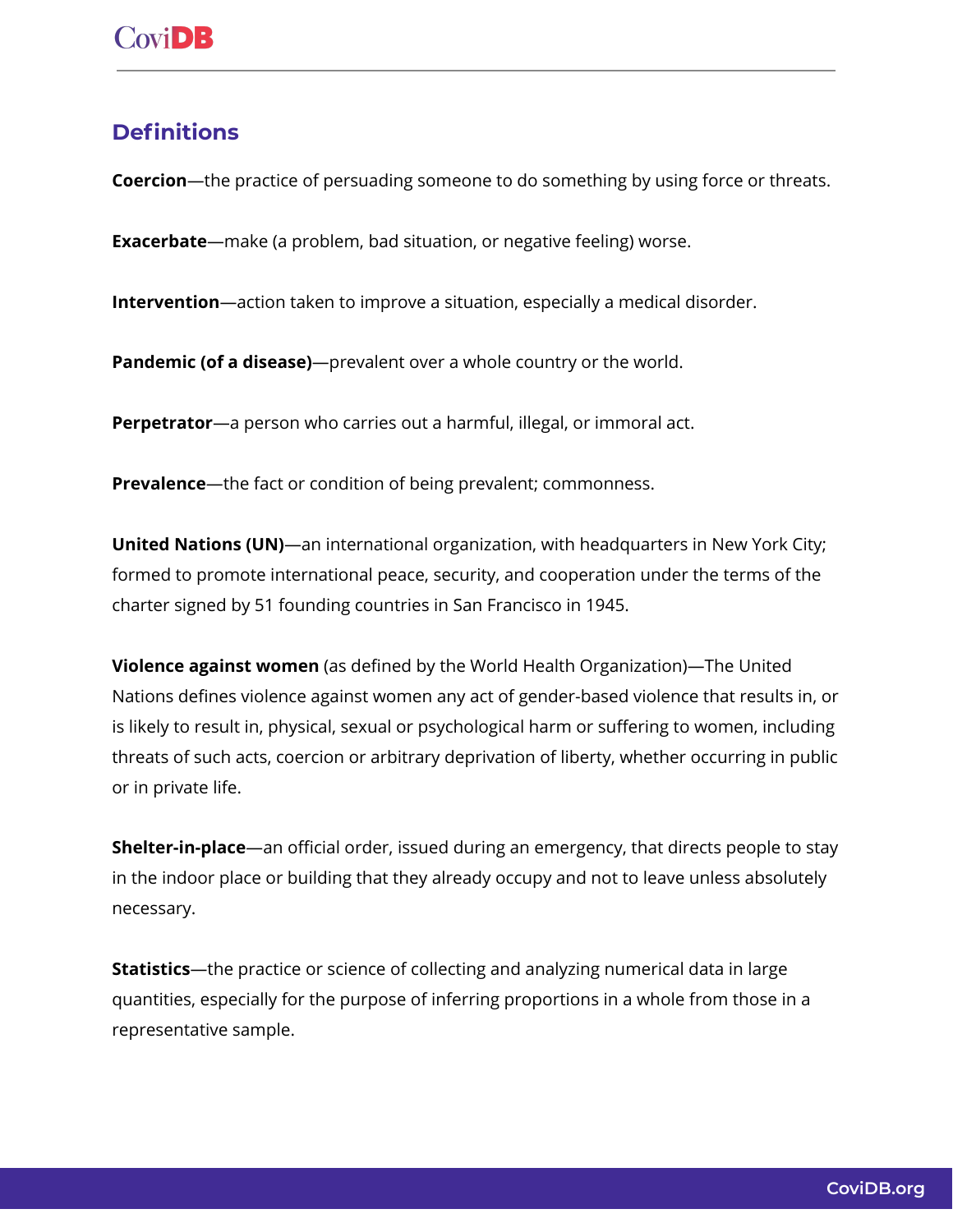

**Women's centers**—a center providing medical or social services for women; sometimes referred to as women's shelters.

**World Health Organization (WHO)**—a specialized agency of the United Nations responsible for international public health.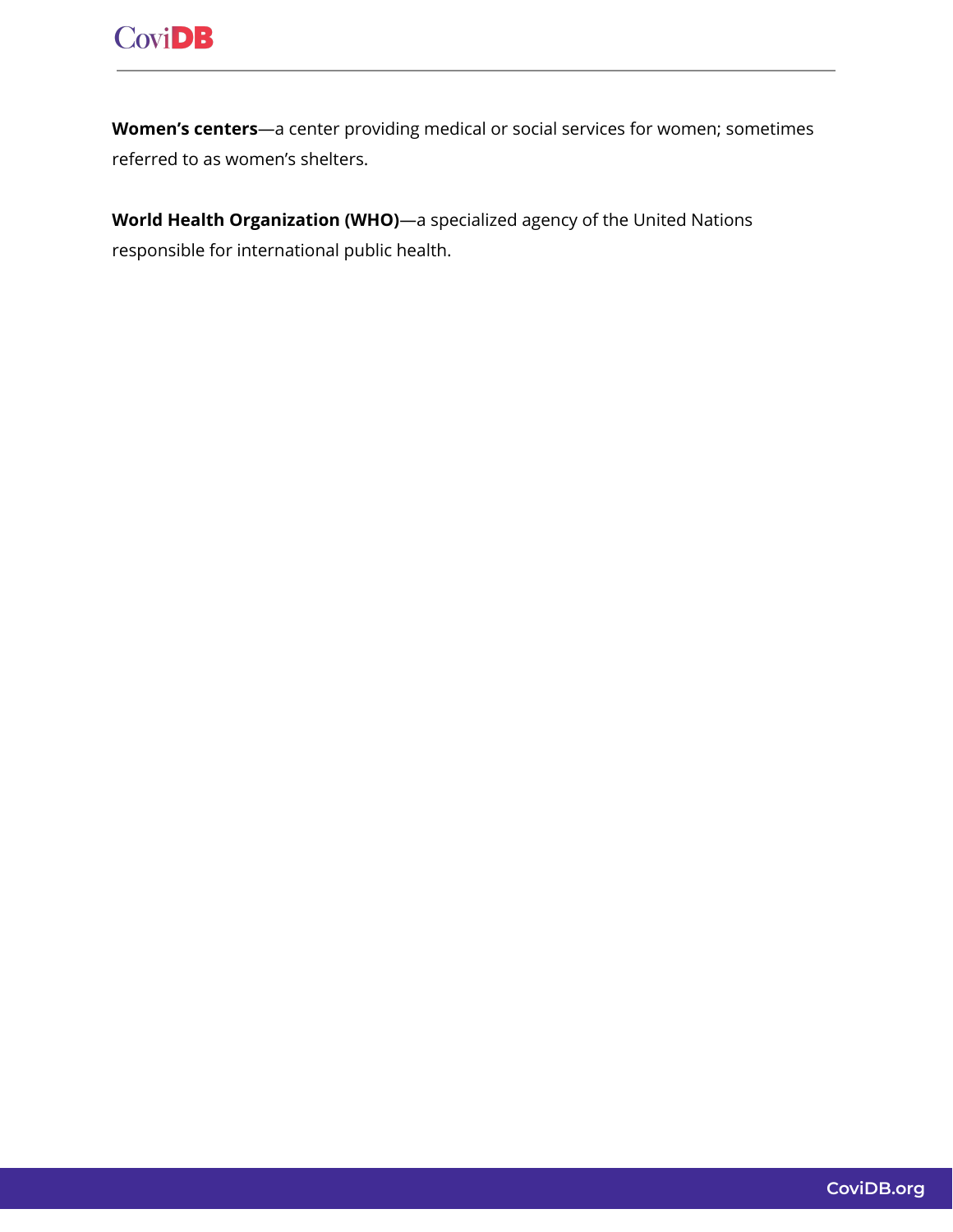## **Guiding questions to consider while viewing the interview**

For teachers who share this interview with a class, consider dividing the class into six small groups and distributing one set of questions (below) to each group.

**Topic 1**—How does Anne define violence against women? What are some of the examples of violence against women that Anne notes? What is the definition of violence against women as defined by the World Health Organization (WHO)? How has COVID-19 impacted violence against women? Does violence against women have to be a physical act? What percentage of women worldwide will suffer from violence against women in their lifetimes?

**Topic 2**—How is COVID-19 introducing a new challenge to violence against women and issues such as sheltering-in-place? What causes this violence? Is there a correlation between those who have experienced violence as children and violence later in life, including violence against women? How do we measure issues surrounding violence against women? What is the correlation of violence against women and maintaining control? What can we do to address this issue?

**Topic 3—**What are some ways that COVID-19 is affecting the lives of women? In what ways have women been impacted economically by COVID-19? Why is it important to measure issues such as violence against women?

**Topic 4—**Compare responses to COVID-19 between some countries. What is the correlation between a reduction of COVID-19 cases and violence against women? How might the style of leadership make a difference in dealing with a pandemic such as COVID-19?

**Topic 5—**How can women's centers assist women victims of violence? How can we support women's centers or individual women? In cases of violence against women, what percentage of the perpetrators are men? Where can women get support? Why is helping women victims often very complicated? What is the significance of stigmas with having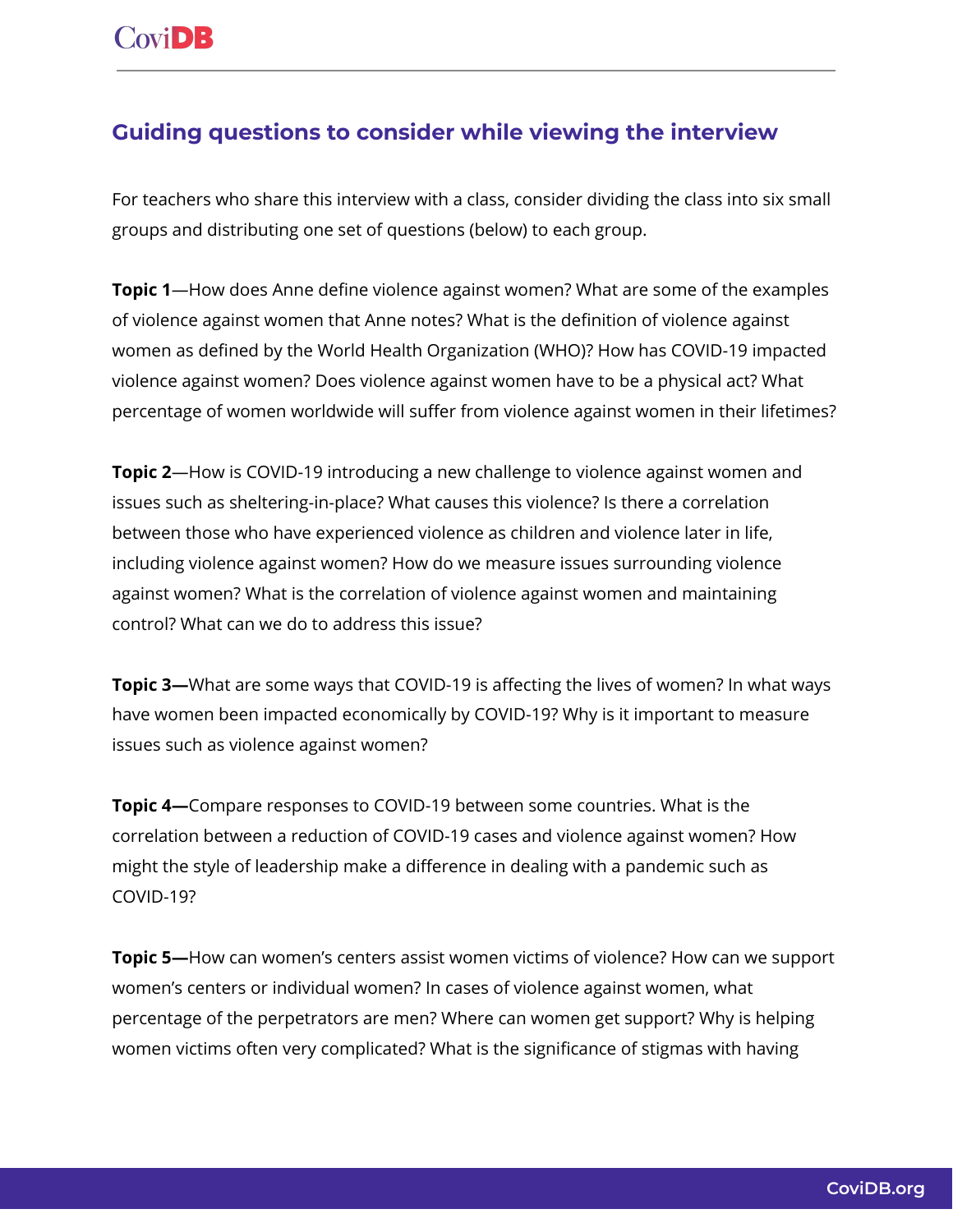been a women's victim or survivor of violence? What advice does Anne offer to raising children and informing them of the use of violence as a way to manage or resolve conflict?

**Topic 6—**What recommendations does Anne make to adolescent boys? What is the significance she places upon the empowerment of young men?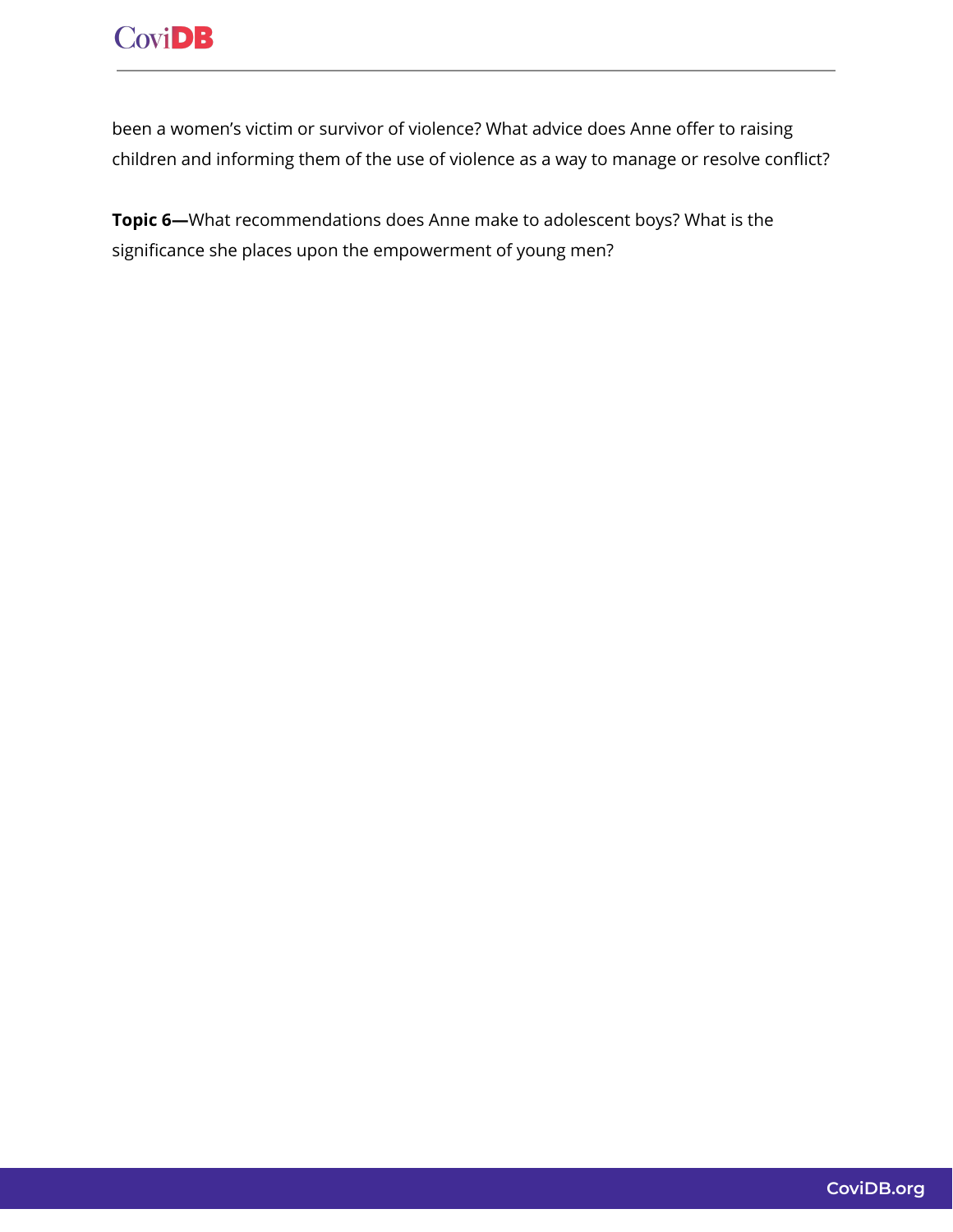#### **Recommended debriefing activities**

- 1. Following the viewing of the interview, have each small group (from section 2) discuss the set of questions that the group was assigned. Have one student from each group present a summary of its discussion to the class.
- 2. Lead class discussions on one or more of the following points that were raised during the interview. Alternatively, have students choose one to write an essay.
	- a. Anne describes violence against women as a "pandemic." She notes that one out of three women worldwide will suffer from violence against women.
	- b. Anne notes that violence against women is used as a strategy for people to maintain control. In the case of COVID-19, many people have lost "control of their lives" in areas like lost jobs, loss of money, poor or failing health, children not being able to attend school, etc. A pandemic like COVID-19 can exacerbate the lives of people who are feeling vulnerable.
	- c. Anne notes that the countries that have done well in addressing COVID-19 are led by women. She notes some leadership styles that they may possess, e.g., collaborative, openly compassionate, thoughtful, not blaming, etc.
	- d. Anne underscores the importance of being present for someone who has experienced violence and may be feeling isolated especially during COVID-19.
- 3. Have students research women's centers (sometimes called women's shelters) in their areas. What services do they provide? How do they help with women's empowerment? If you could develop a new women's center in your area, what services would you provide and why?
- 4. Anne underscores the empowerment of young men in helping to address issues concerning violence of women. Devise an activity that might help to both empower young men as well as address issues concerning violence against women.
- 5. Dr. Sorcar notes, "I really appreciate the compassion through which you [Anne] are speaking, and at the end of the day, that's what matters most… being a friend… not judging others… making sure that we are as compassionate as we can be especially